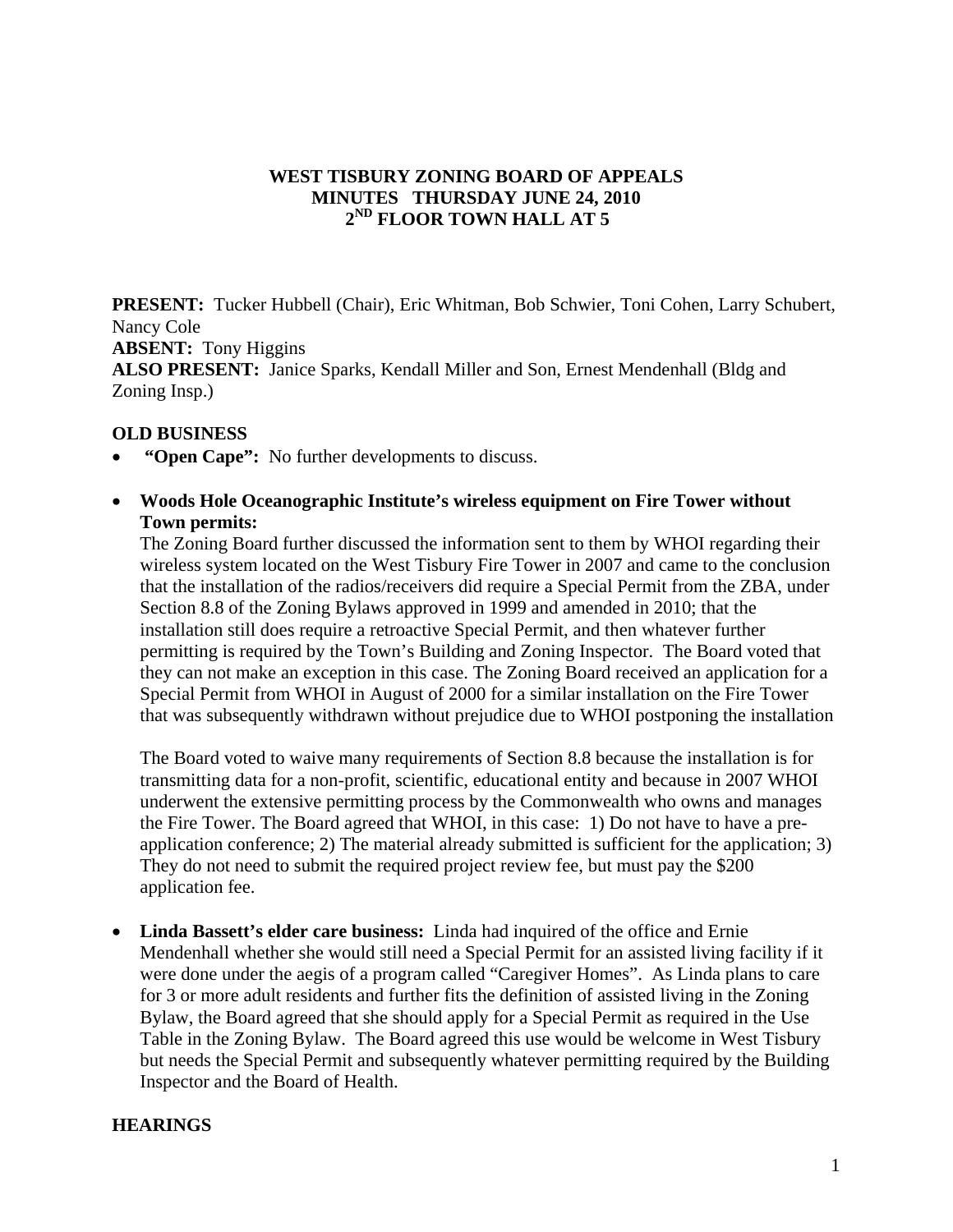**5:20 An application by Janice Sparks for a special permit** to build a 24' by 32' garage with overhead storage space (over 676 sq ft accessory building on an under 3 acre lot) to be 30' from the west bound and 81' from the front bound, or alternatively 52' from the west bound and 30' from the front bound. Setback relief is requested. Sec. 11.2-2 of West Tisbury Zoning Bylaws.) Map 16 Lot 20; 49 Old Coach Rd; RU Dist. Correspondence: *1) Inquiry from abutter Ralph D'Amico; 2) Abutters Joel and Elaine Weintraub* 

Correspondence was read. The Weintraubs objected to the granting of the permit as the applicant has previously received a Special Permit for setback relief for an addition to her house. The Weintraubs cited the language and requirements that concern the granting of a Variance in Massachusetts, whereas the applicant is applying for a Special Permit as provided for in the Zoning Bylaws. They felt the lot was small and the project could be downsized to meet setbacks. Janet said she was surprised these neighbors had written and objected.

Janet's plot plan shows 2 options. If an over 600 sq ft accessory building is placed to the front of a house, the required setback is twice that of the regular setback. Before she learned this, Janet originally planned to put the garage at the front of the house, 30' feet back from the front bound. She came up with Plan B which would put the garage 81 feet from the front bound and 30' from the west bound??? She had explained to the board in a letter how very much it would mean to her to have the garage for storage, and she repeated this to the Board in person. She described that lots of people have accessory buildings to the front of their lots. It was explained that under 600 sq ft buildings used to be permitted to be 10' back from the bound or the height of the roof, whichever was higher, but that changed in 2000.

After discussion, including suggestions of reducing the size to under 600 sq ft or moving plan B back in order to meet setbacks, the Board decided to make a site visit on July 15 at 4:30 and reconvene the hearing at 5:30 the same day. Janet will stake out the sites.

# **DISCUSSION**

**5:45 Kendall Miller:** Old Gifford house on Edgartown Rd opposite end of Old County Rd. Kendall Miller owns the elderly yellow house on Edgartown Road, opposite the end of Old County Road, that has an old outbuilding leaning against the east side of the house. The building, Kendall said is an old ice cream parlour that was once connected to the main house, but has not been for decades. It is derelict and Kendall has been told his house insurance will be withdrawn unless he demolishes and removes the derelict leaning structure. He was there to ask the ZBA about what rights he would have, or what process to go through, in order to be able to rebuild if the structure is taken down before he gets a special permit. If he takes it down he's afraid he'll lose the right to replace the pre-existing non-conforming structure. It has that designation due to not making the current Village Residential setbacks.

Kendall has been in contact with Historic District Commission's Chair, Sean Conley, and Ernie Mendenhall. Ernie was in attendance and said that Kendall wants to put an addition on the house for which he'll need a Special Permit from the ZBA. The detached leaning structure is a separate issue, as it is detached and Kendall does not want to replicate it. The detached structure has been about 2' away from the house, though leaning closer now, and has been un connected for about 50 years. The Board looked at Kendall's proposed addition plans. ??? The addition would be moved back about 5', making it slightly more conforming re the front bound, and would then extend beyond the house about the same amount of feet. The addition would not encroach more on the side bound than the existing derelict structure. The addition would be two-storied..